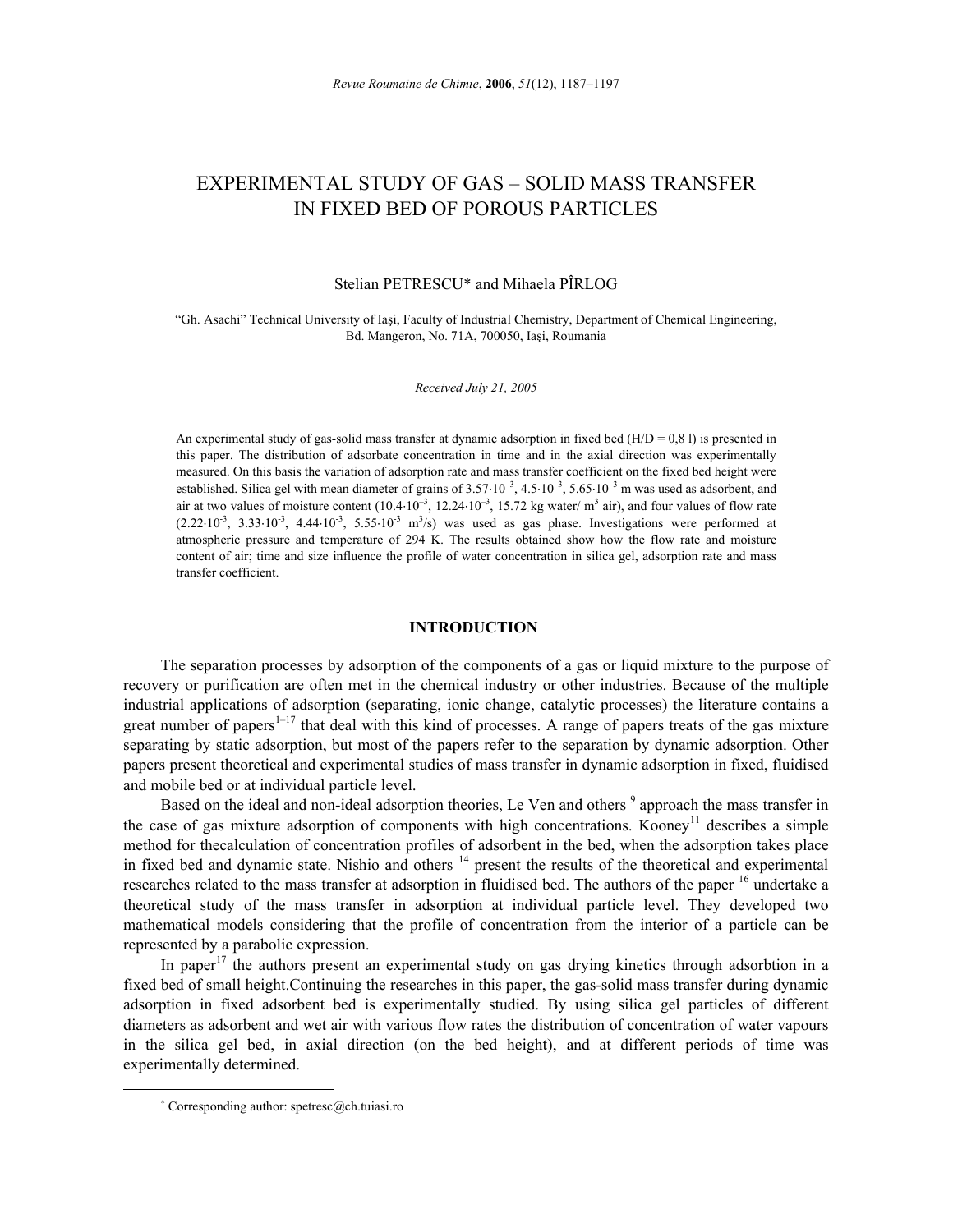Also the variation of adsorption rate of water vapours, and the mass transfer coefficient along the fixed bed height, as a time function, was determined at different values of gaseous phase flow rate, particle size and moisture content of air.

# **DETERMINATION METHOD OF THE ra, i AND Ki**

This method is based on the experimental establishment of the distribution of adsorbate concentration in adsorption bed on axial direction and as a time function. Fig. 1 presents the significance of some physical quantities.



Fig. 1 – Significance of some physical quantities.

The local adsorption rate  $r_{a,i}$  is calculated as mean rate on the height,  $h_i$ , of a zone from the adsorbent bed, and it is given by:

$$
r_{a,i} = \rho_v \cdot \frac{\Delta \overline{X}_i}{\Delta t} = \rho_v \cdot \frac{\overline{X}_i|_{t+\Delta t} - \overline{X}_i|_{t}}{\Delta t}
$$
(1)

The local mass transfer coefficient is calculated with the equation:

$$
K_i = \frac{r_{a,i}}{(\Delta C_i)_{med}}
$$
 (2)

The mean driving force can be determined as follows:

$$
\left(\Delta C_i\right)_{med} = \frac{\left(C_{i-1} - C_{i-1}^*\right) - \left(C_i - C_i^*\right)}{\ln \frac{C_{i-1} - C_{i-1}^*}{C_i - C_i^*}}
$$
\n(3)

The adsorbate concentration at the exit of "i" zone of the adsorption bed is given by the relation:

$$
C_i = C_{i-1} - \frac{\rho_v \cdot \Delta X_{m,i} \cdot S_c \cdot h_i}{M_V \cdot \Delta t}
$$
 (4)

# **EXPERIMENTAL**

To accomplish the experiments a laboratory installation was used and its scheme is shown in Figure 2.

The laboratory installation consists of two cylindrical vertical columns (1), (2), a fan, and measure and control apparatuses of temperature and air flow rate. The column (1) represents the adsorption room, and it is made of stainless steel and equipped at the endings with two cone lids. At the bottom of the column (1) it is a screen of stainless steel (1a) that has the job to support the vessel with the adsorbent bed (1b). The vessel with adsorbent is introduced into the column through the inlet from its base, above the supporting screen. For the sealing of the space between the vessel (1b) and column (1) a ring garniture is used (1c). It is mentioned that the vessel (1b) is composed of a shell plate of brass having at base a screen of stainless steel. The column (2) represents the air moistening room and it is made of two cylindrical pipe sections of stainless steel joined by flanges. At frontal sides the column (2) has lids fixed with flanges. Between the pipe sections is fixed a screen of stainless steel (2) to support a packed bed of Raschig ceramic rings. The function of this bed is to retain the eventual drops carried by the air. Since at high flow rates of air the ceramic rings bed can be expanded, at the superior side is fixed another metallic screen (2c), which stops the expanding.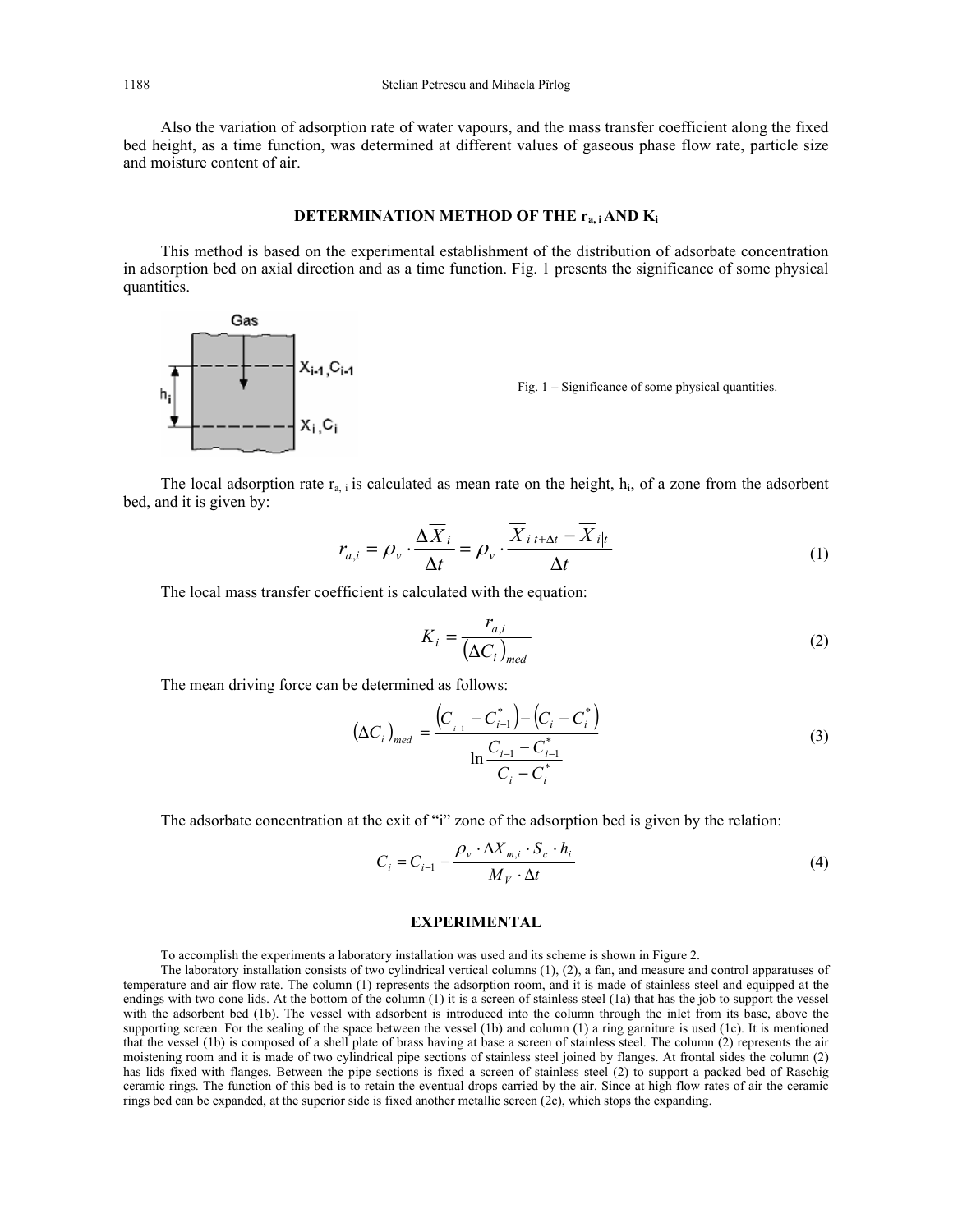

Fig. 2 – Experimental set-up. 1 – adsorption column; 2 – wetting air column; 3 – fan; 4,6 – valves; 5 – flowmetter; 7 – Pitot Prandtl tube; 8, 9 – thermometers.

To moistening the air, into the column is fixed a nozzle (2d) that provides a fine pulverization of water. At the inferior side of the column (2) is fixed a cone of stainless steel sheet (2e). The water excess of the moistening air process is evacuated through an outlet (2f) at the bottom of the column (2). Air flow rate control is realized at low values by means of the valve (4) and flow meter (5), and at high values are used the valve (6) and the Pitot−Prandtl tube (7), the last being placed in connection with a differential inclined-tube pressure gauge, which is not shown in figure 2. To measure the temperatures of the dry bulb and wet bulb thermometer there are two thermometers (8) above the adsorbent bed and other two thermometers (9) below the adsorbent bed. Both in the space above and in the space below the adsorbent bed, one of the two thermometers has the bulb covered with a cotton cloth covering, and the temperature of the wet bulb thermometer is measured.

For the experiments, silica gel particles with indefinite shape and mean diameter of 3.57⋅10<sup>-3</sup>, 4.5⋅10<sup>-3</sup>, 5.65⋅10<sup>-3</sup> m and wet air were used. The experiments were conducted at atmospheric pressure and 294 K, at three values of the air moisture content of  $10.4\cdot10^{-3}$ ,  $12.24 \cdot 10^{-3}$ ,  $15.72 \cdot 10^{-3}$  kg water/ m<sup>3</sup> air and at four values of the air flow rate:  $2.22 \cdot 10^{-3}$ ,  $3.33 \cdot 10^{-3}$ ,  $4.44 \cdot 10^{-3}$  and  $5.55 \cdot 10^{-3}$  m<sup>3</sup>/s.

The adsorption process was realized in fixed bed of silica gel, in dynamic state. The geometrical parameters of the bed are:  $D = 0.086$  m and  $H = 0.07$  m.

For the purpose of determining the distribution of water vapours concentrations on the height of silica gel bed were used coloured and colourless silica gel particles but with the same size. The coloured silica gel particles were disposed in the vessel with the fixed bed and the particles with indicator were disposed at different heights of the bed (0; 0.015; 0.035; 0.055 m). The colourless particles were weighed with an analytical balance before they were introduced in the vessel. The vessel with the fixed bed coloured and colourless silica gel was weighed with a technical balance before each test. After each test were weighed the vessel with silica gel and the colourless particles after they were separated. Each time was determined the water content from the silica gel reused for adsorption.

#### **RESULTS AND DISCUSSION**

On the base of the data obtained at weighing of the vessel with silica gel and colourless the silica gel particles and utilizing the relation: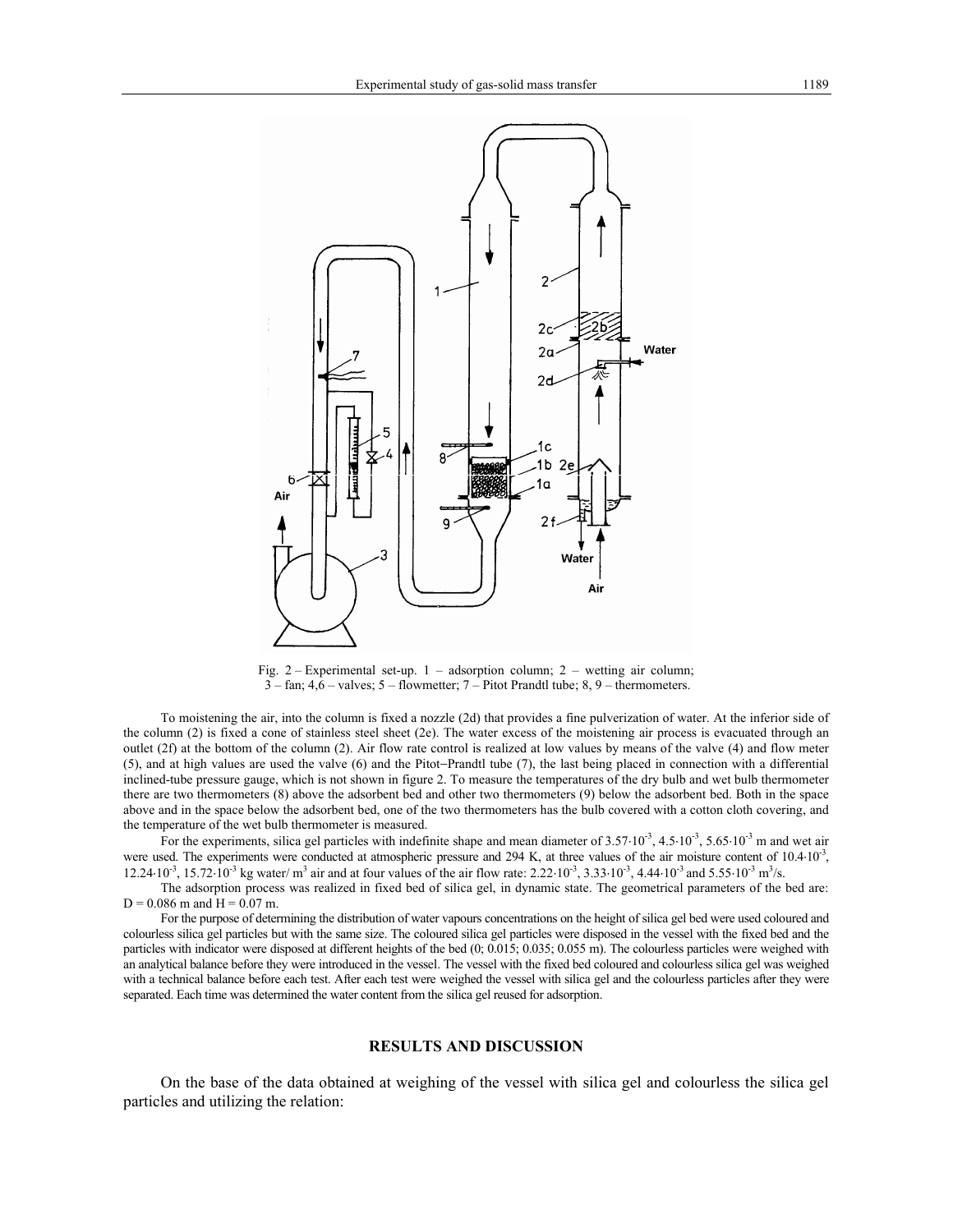$$
X = \frac{\Delta m + m_0 \cdot x_0}{m_0 (1 - x_0)}
$$
 (5)

the concentration of water from silica gel at different heights of the fixed bed can be determined. The values obtained for concentrations are represented as charts in figures 3÷6.



Fig. 3 – Variation of water concentration in solid phase on the height of silica gel bed, d=3.57⋅10-3 m, t=300s,  $C_0$ =15.72⋅10<sup>-3</sup>kgW/m<sup>3</sup>A.



 $d = 3.57 \cdot 10^{-3}$  m, t=300s, M<sub>v</sub>=5.55 $\cdot 10^{-3}$ m<sup>3</sup>/s.

The data in figures 3–6 reveal a decreasing of the water concentration from silica gel with increasing of the distance given by the superior side of the fixed bed at different of the values of air flow rate, particle size, air moisture or time. The variation of water concentration, *X* , is more significant at the superior side of the bed.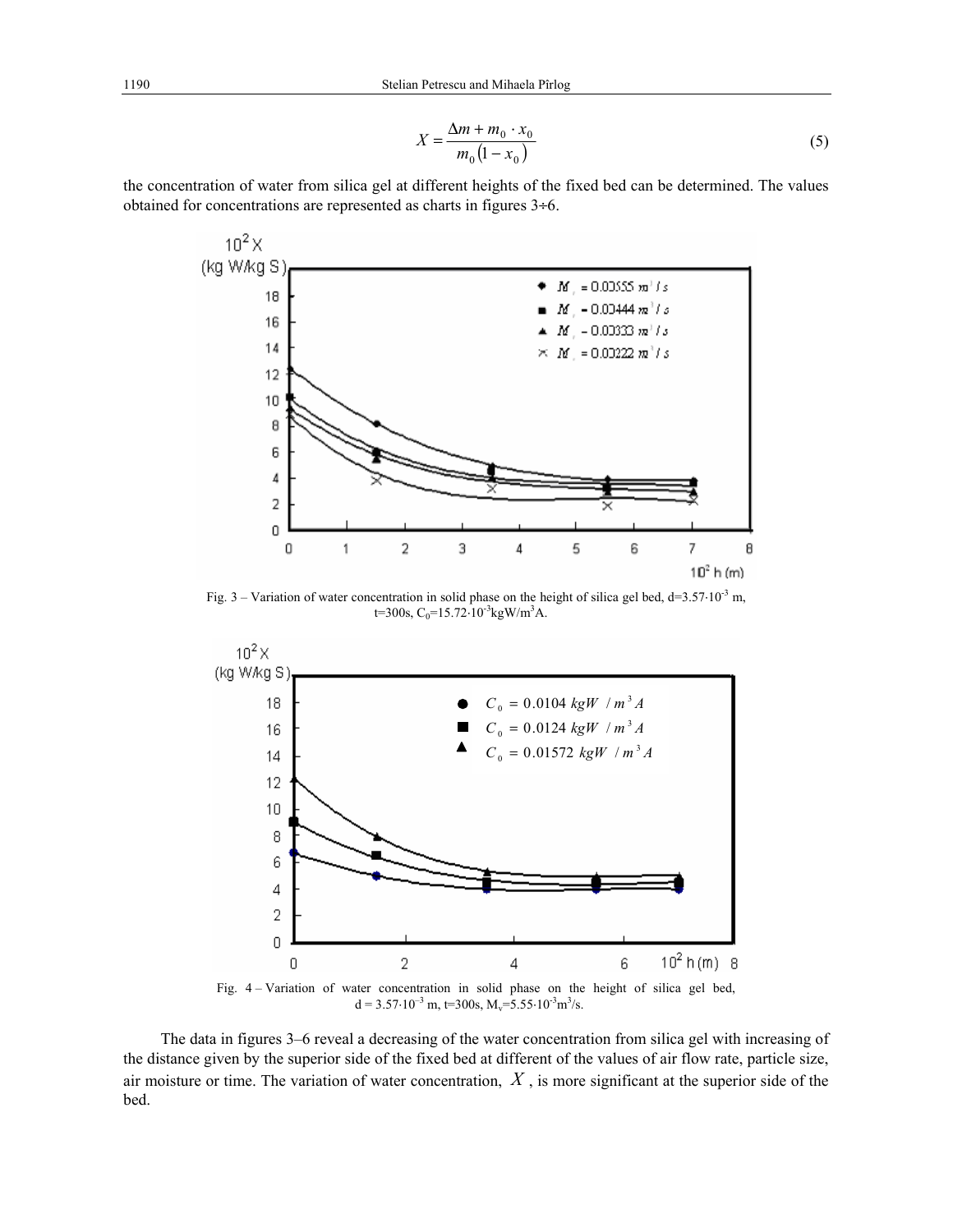

Fig. 5 – Variation of water concentration in solid phase on the height of silica gel bed,  $M_V = 3.33 \cdot 10^{-3}$  m<sup>3</sup>/s, d=5.65⋅10<sup>-3</sup>m, C<sub>0</sub>=15.72⋅10<sup>-3</sup>kgW/m<sup>3</sup>A.



Fig. 6 – Variation of water concentration in solid phase on the height of silica gel bed,  $M_v = 5.55 \cdot 10^{-3}$ m<sup>3</sup>/s, t=300 s,  $C_0$ =15.72⋅10<sup>-3</sup>kgW/m<sup>3</sup>A.

According to figure 3, 4 the increasing of air flow rate and air moisture content leads to an increasing of the water concentration in silica gel especially at superior zone of the bed. Figure 5 shows that at bigger periods of time the water concentration in silica gel is higher than at small periods of time on the entire height of the fixed bed.

According to figure 6, the decreasing of mean diameter of silica gel particles leads to an increasing of the water concentration in silica gel on the entire height of the bed. Then, using the relation (1) it was calculated the adsorption rate. The results obtained are shown in figures 7–10.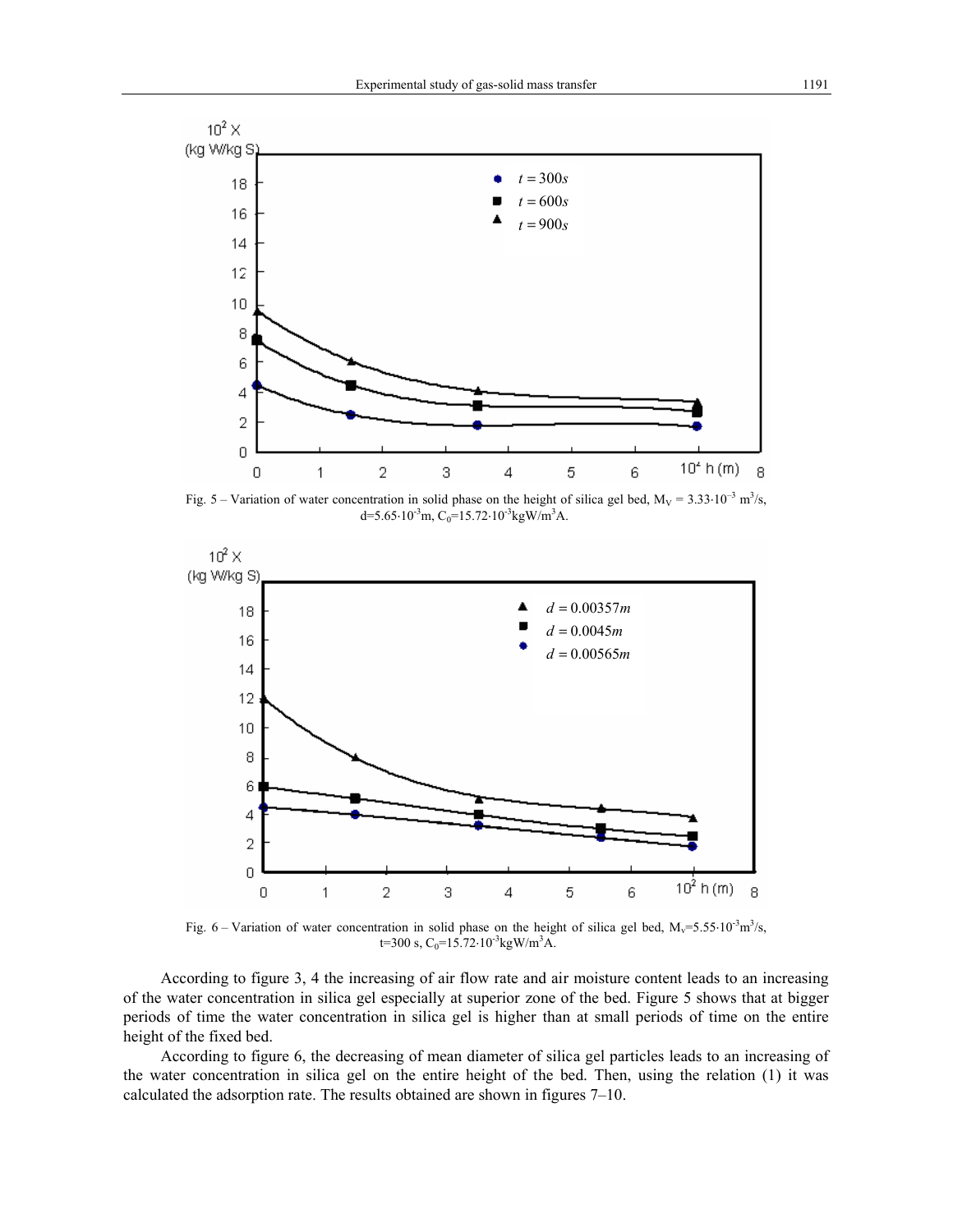

Fig. 8 – Dependences  $r_a = f(M_v)$  and  $r_a = f(C_0)$ , d= 3.57⋅10<sup>-3</sup> m, t = 300 s.

As it can be seen, the profiles of adsorption rate on the fixed bed are similar to the profiles of water concentration in solid phase. Therefore, the adsorption rate of water vapours from air decreases on the height of the silica gel bed, the decreasing being more emphasized at the superior side of the fixed bed. This problem can be explained by the fact that adsorption takes place on the entire height of the silica gel bed, the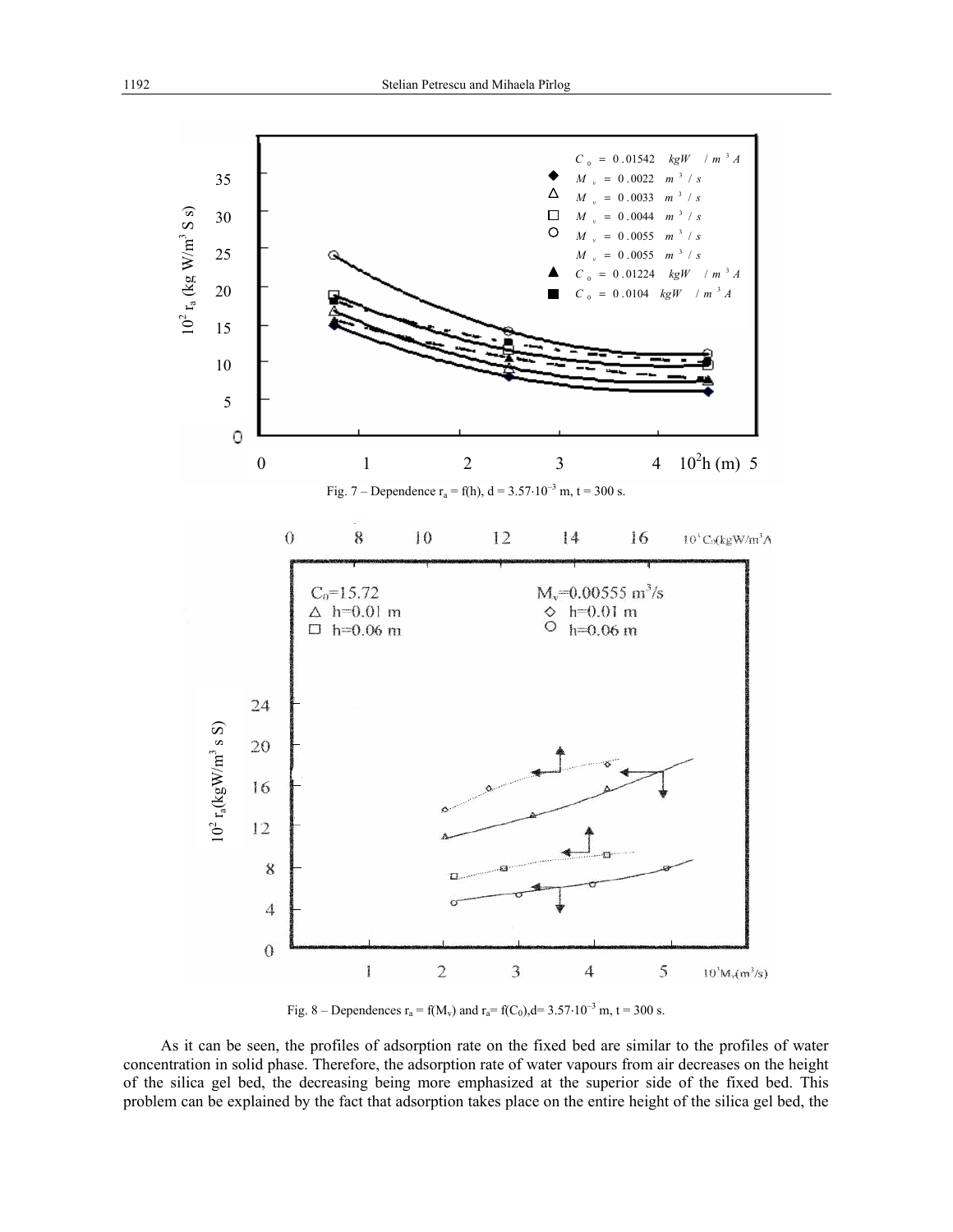

height of silica gel bed being small with a bigger intensity at the superior side of the bed. The adsorption rate is smaller and smaller in axial direction since the driving force decreases along the height of fixed bed.

Fig. 10 – Dependence  $r_a = f(d)$  and  $r_a = f(t)$ ,  $C_0 = 15.72 \cdot 10^{-3}$  kgW/m<sup>3</sup>A.

The Figures 7 and 8 emphasized an increasing of the adsorption rate with air flow rate and air moisture content. The increasing of air velocity determines a decreasing of the resistance at the mass transfer and therefore an intensification of the adsorption rate.

In Figures 9, 10 the manner in which the time influences the adsorption rate is revealed. It can be established that with the increasing of time decreases the adsorption rate. This fact can be explained by the decreasing of driving force of the mass transfer as a result of increasing of the water content in silica gel.

The sizes of silica gel particles influence the adsorption rate, Figures 9, 10 in the direction of its (adsorption rate) increasing with the decreasing of the mean diameter of particles. The decreasing of particle sizes goes to the decreasing of the fixed bed porosity and increasing of the real air velocity in bed, and on the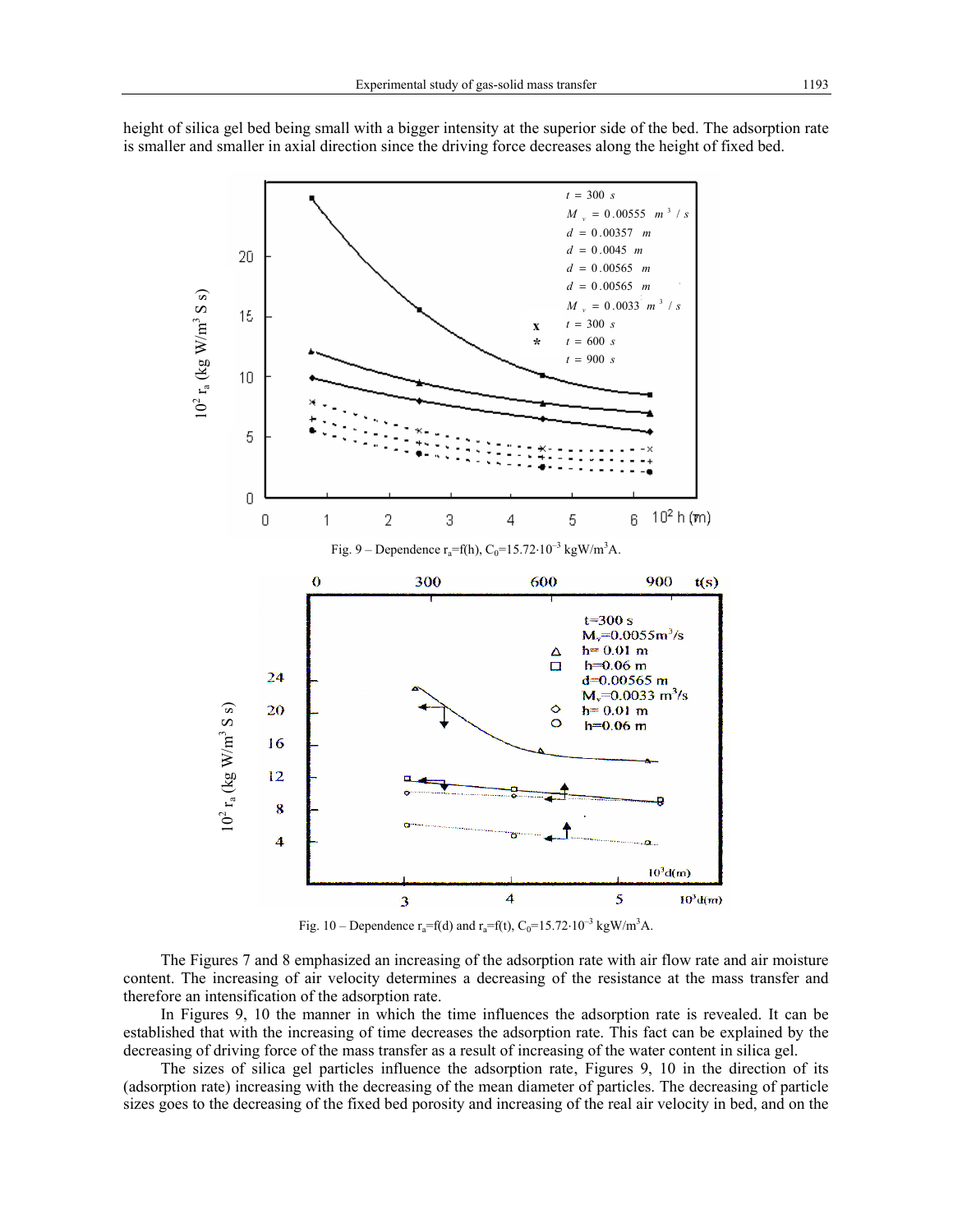other hand the smaller particles have short pores and this provides a greater access to the internal surface of the water vapours. These two aspects compete with each other to the decreasing of resistance at the mass transfer and to intensify the adsorption rate.

The data regarding the adsorption rate were stood at the base of determining of mass transfer coefficient. In this way it was used the relation (2).

The results obtained are shown as charts in figures 11–14.



Fig. 12 – Mass transfer coefficient versus  $M_v$  and  $C_0$ , d=3.57⋅10<sup>-3</sup> m, t=300 s.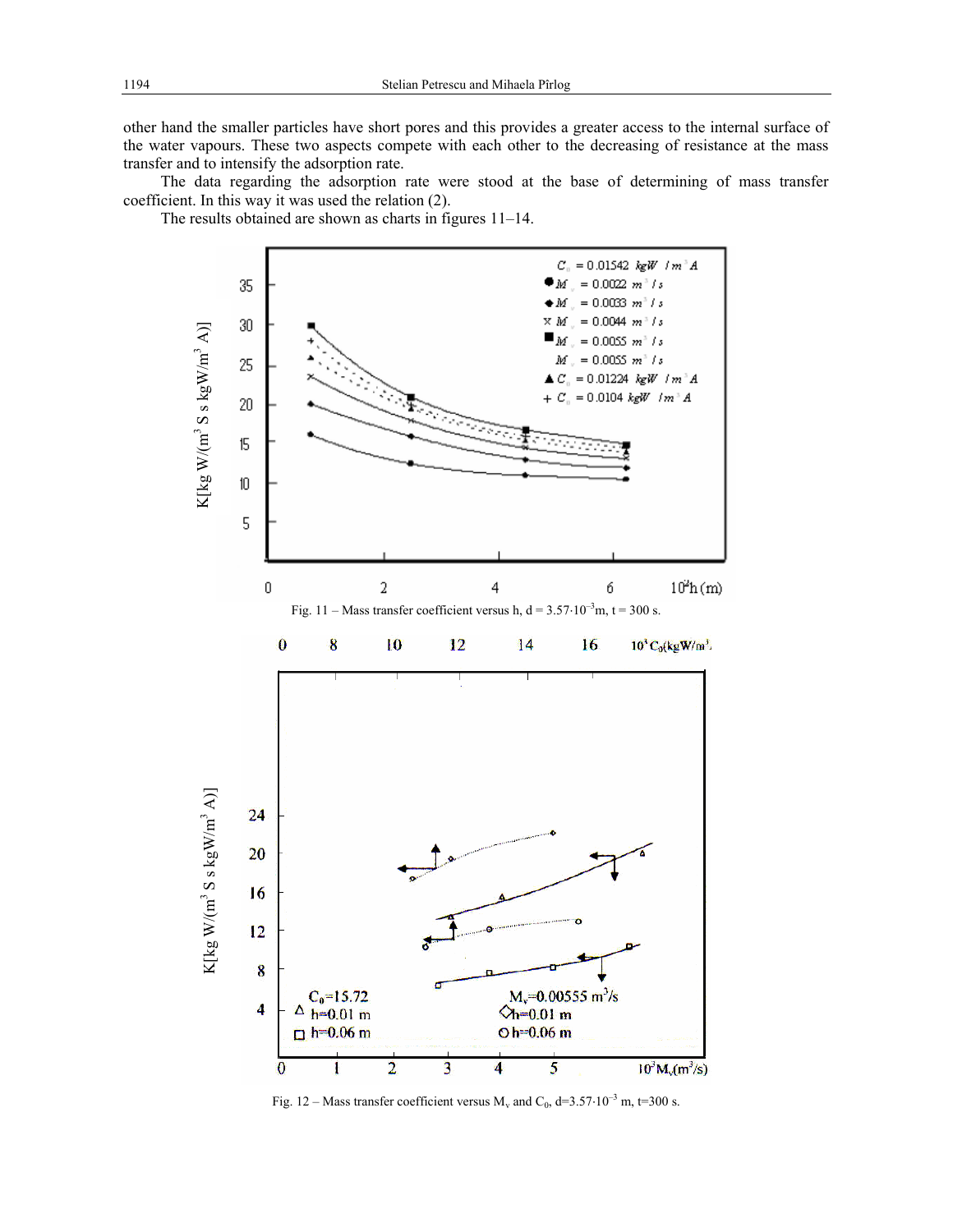

Fig. 14 – Mass transfer coefficient versus d and t,  $C_0$ =15.72⋅10<sup>-3</sup> kgW/m<sup>3</sup>A.

The diagrams of variation of mass transfer coefficient on the height of the silica gel fixed bed shows a positive influence of the air flow rate and a decreasing of the value of this coefficient with the increasing of the time and particles size.

In order to verify the results of the investigation performed mean values of water concentration in solid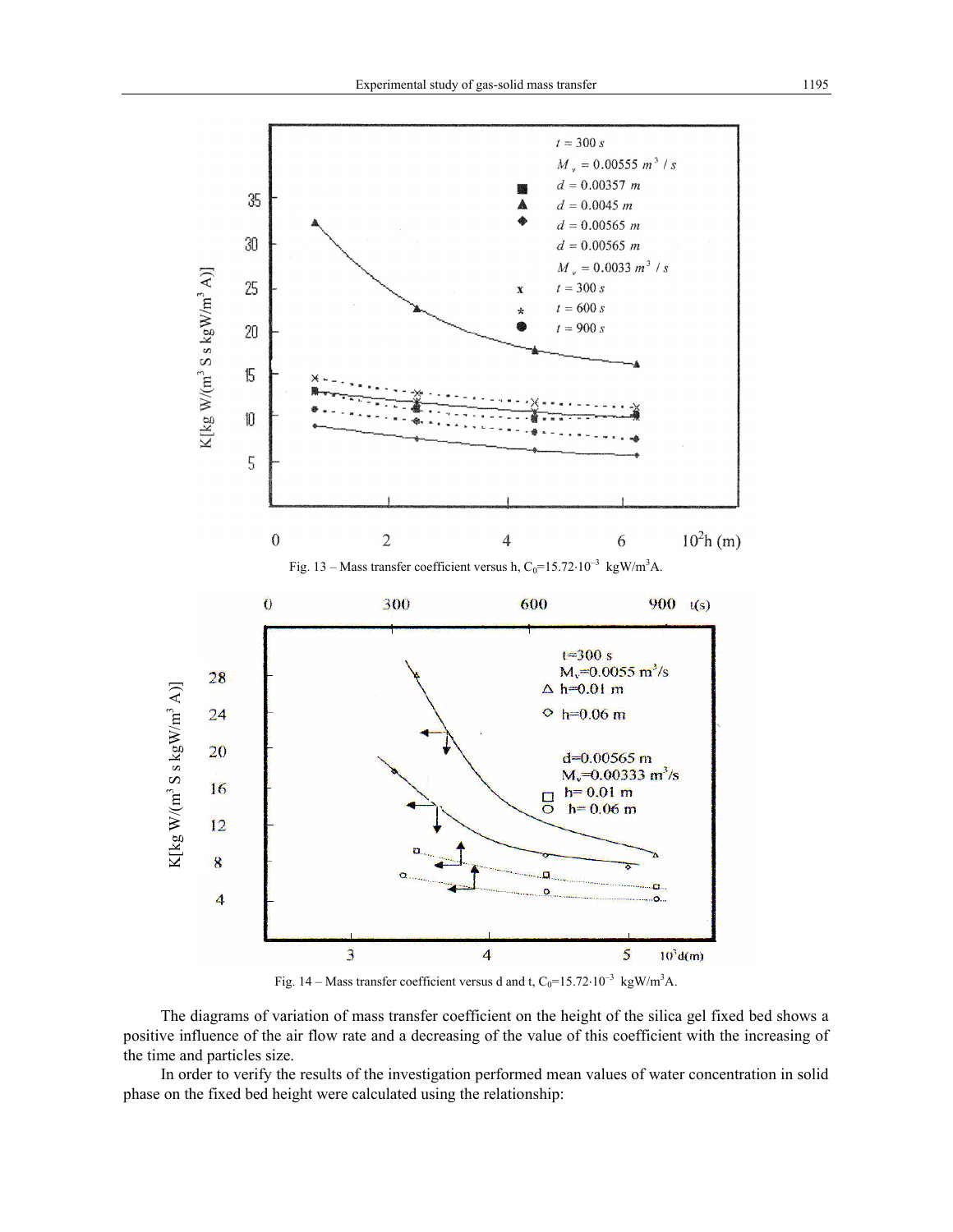$$
\overline{X} = \frac{1}{H} \cdot \int_{0}^{H} X(h) dh
$$
\n(6)

The values obtained with equation  $(6)$  were compared to literature values<sup>17</sup>. As can be seen in Table 1 there is a good agreement between the literature values and those obtained by us.

The physical proprieties of gas and solid phases were taken from literature 18, 19.

# *Table 1*

| $10^3 M_V(m^3/s)$                | 3.33   |        |        |        |        |        | 4.44   |        | 5.55   |        |
|----------------------------------|--------|--------|--------|--------|--------|--------|--------|--------|--------|--------|
| t(s)                             | 300    |        | 600    |        | 900    |        | 300    |        | 300    |        |
|                                  | ec.(6) | ref.   | ec.(6) | ref.   | ec.(6) | ref.   | ec.(6) | ref.   | ec.(6) | ref.   |
| <b>T</b><br>(kg/kg)<br>$\Lambda$ | 0.0346 | 0.0332 | 0.0561 | 0.0570 | 0.0737 | 0.0751 | 0.0447 | 0.0421 | 0.0580 | 0.0534 |

# **CONCLUSIONS**

In this paper the gas-solid mass transfer at adsorption was experimentally studied.

Silica gel particles were used as adsorbent, and wet air was used as gaseous phase.

The profile of water vapour concentration from silica gel on the height of the bed was determined at different values of time, mean diameters of particles, air flow rate and air moisture content.

Also the variation of adsorption rate and mass transfer coefficient on the height of silica gel bed were determined.

The results obtained show the manner in which the flow rate and moisture content of air, time and size influence the profile of water concentration in silica gel, adsorption rate and mass transfer coefficient.

#### **Nomenclature**

 $m_0$  – mass of silica gel particles without indicator before adsorption, kg;

 $M_V$  – gaseous phase volumetric flow rate, m<sup>3</sup>/s;

 $C_i$  − water concentration in air at the exit of "i" zone of the bed, kg water/m<sup>3</sup> air;

 $C_{i-1}$  – water concentration in air at the entrance of "i" zone of the bed, kg water/m<sup>3</sup> air;

 $C_i^*$  – adsorbate concentration in the gaseous phase at equilibrium at the exit of "i" zone of the bed, kg/m<sup>3</sup>,  $C_i^* = f(X_i);$ 

 $C_{i-1}^*$ – adsorbate concentration in the gaseous phase at equilibrium at the entrance of "i" zone of the bed,  $kg/m^3$ ;

 $x_0$  – mass fraction of water in silica gel before adsorption;

*X* − water concentration in silica gel, kg water/kg silica gel;

$$
\overline{X}_{i|t}\left( = \frac{X_{i-1|t} + X_{i|t}}{2} \right) - \text{mean adsorbate concentration in the "i" zone of the bed at t = t, kg/kg;}
$$
\n
$$
\overline{X}_{i|t+\Delta t}\left( = \frac{X_{i-1|t+\Delta t} + X_{i|t+\Delta t}}{2} \right) - \text{mean adsorbate concentration in the "i" zone of the bed at t = t + \Delta t,}
$$

kg/kg;

hi − height of "i" zone in the bed; H – height of the bed, m;